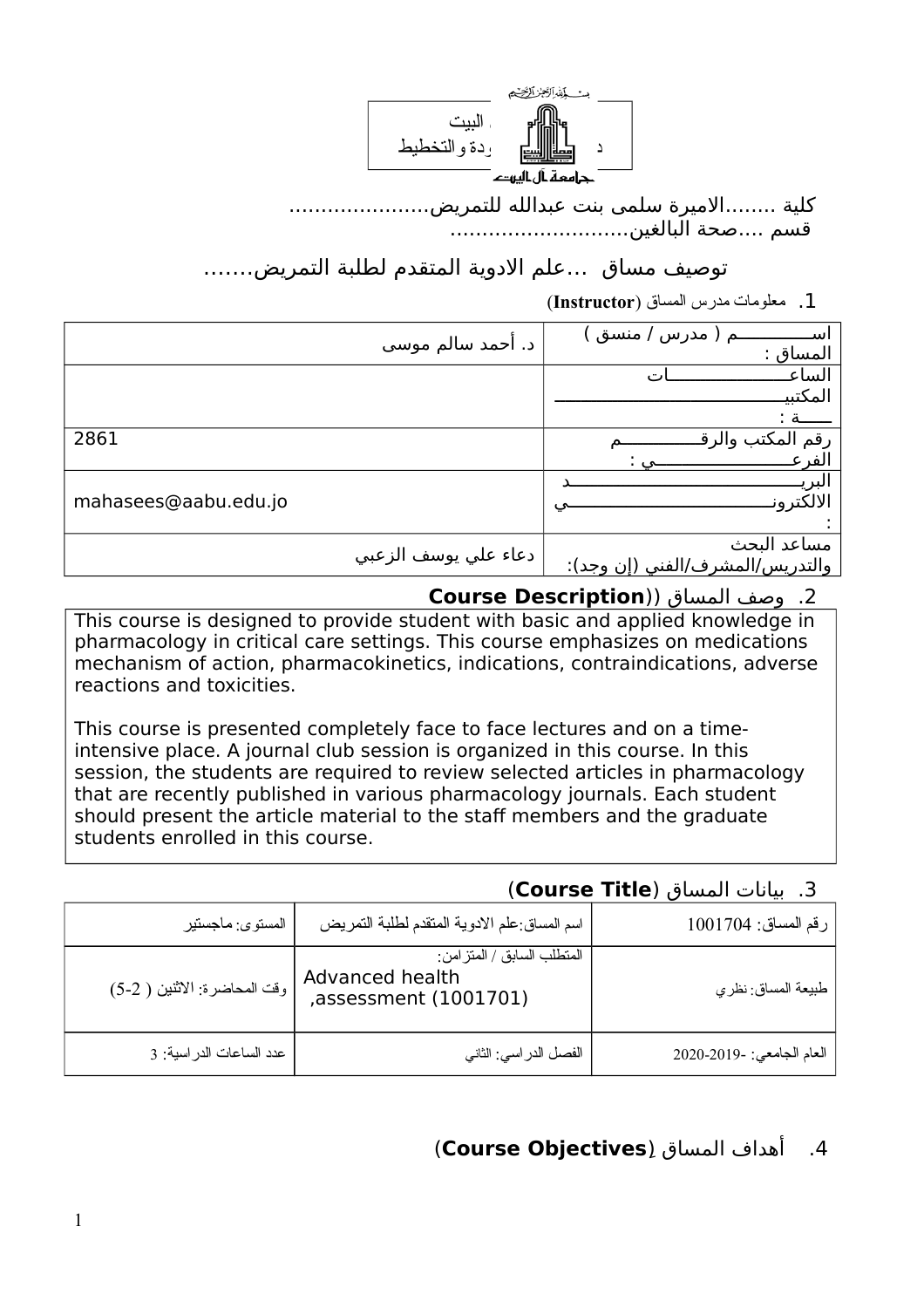| -। | التعرف على مجموعات الادوية المختلفة          |
|----|----------------------------------------------|
|    | ب   التمييز بين الاستخدامات المختلفة للادوية |
|    | ج-   النعرف على الاثار الجانبية للادوية      |
|    | د-   معرفة دور الممرض عند النعامل مع الادوية |
|    |                                              |

#### (**Intended Student Learning Outcomes**) التعلم ماخرجات .5 (المعرفة والمهارات والكفايات)

يفتر ض بالطالب بعد در استه لهذا المساق أن يكون قادر ا على:

- Students should be able to distinguish between groups of drugs.
- Students should understand the basic principles in pharmacology, the classification of drugs.
- Students should understand the mechanism of action of drugs.
- Students should understand the role of nursing process in pharmacology.
- Student should gain thinking and analysis skills in pharmacology.
- Communication skills will be developed by encouraging student
- participation in discussion and asking questions.

## .6 ماحتوى المساق (**Content Course**(

| الموضـــــوع                                                                                                                                                                | الأسبوع         |
|-----------------------------------------------------------------------------------------------------------------------------------------------------------------------------|-----------------|
| Orientation.                                                                                                                                                                | الأول (3/2)     |
| Pharmacokinetics<br>pharmacodynamics                                                                                                                                        | $(10/2)$ الثانی |
| <b>Drugs Affecting the Autonomic Nervous System</b><br><b>Cholinergic Agonists</b><br><b>Cholinergic Antagonist</b><br><b>Adrenergic Agonists</b><br>Adrenergic Antagonists | $(17/2)$ الثالث |
| Drugs acting on the central nervous system.<br>Anxiolytic and Hypnotic Drugs<br>Anesthetics<br>Opioids                                                                      | الرابع (24/2)   |
| <b>Drugs Affecting the Cardiovascular System</b><br>Antihypertensives<br><b>Diuretics</b><br><b>Heart Failure</b>                                                           | $(2/3)$ الخامس  |
| <b>Drugs Affecting the Cardiovascular System</b><br>Antiarrhythmics<br><b>Antianginal Drugs</b><br>Anticoagulants and Antiplatelet Agents                                   | السادس (9/3)    |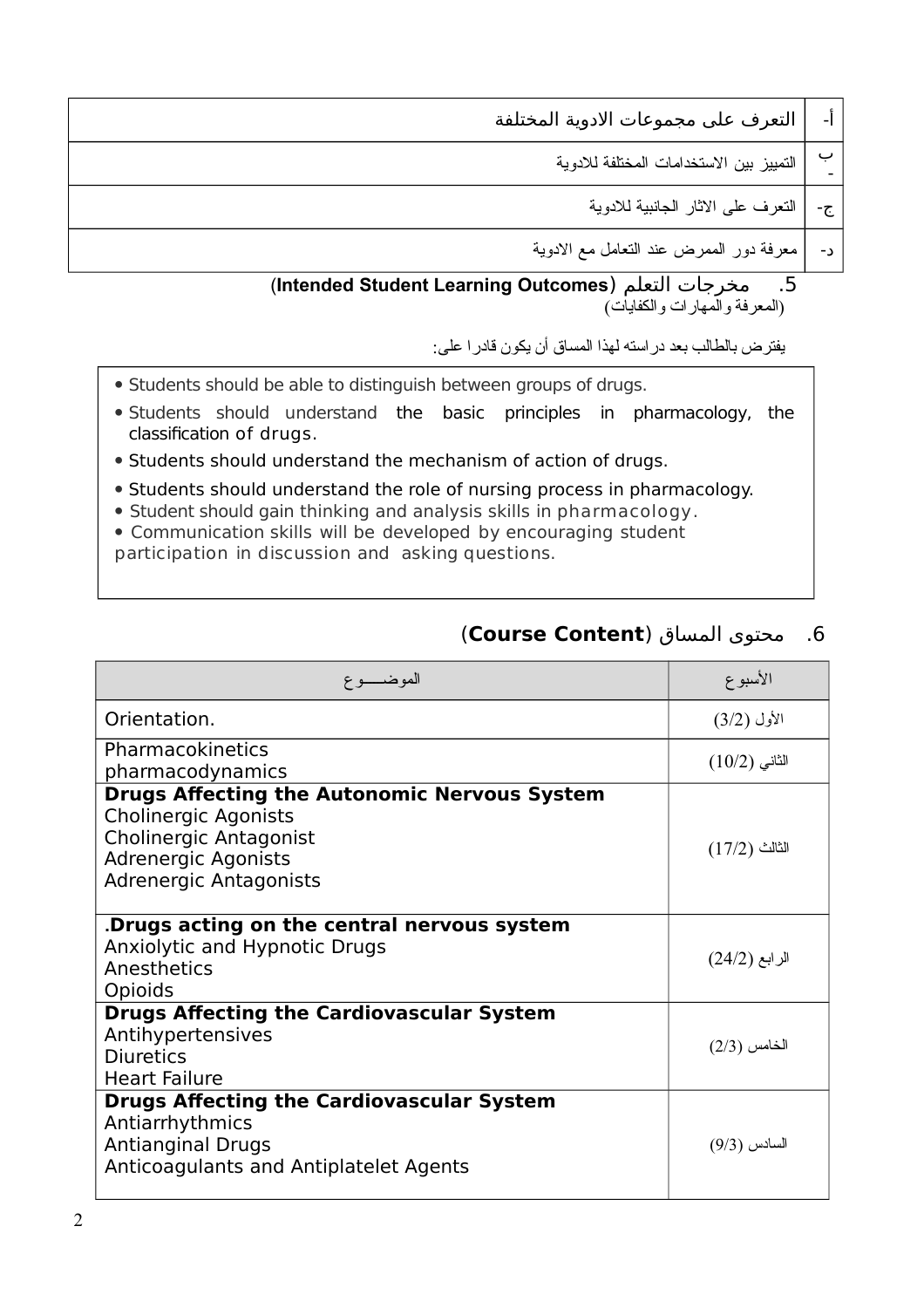| <b>Drugs Affecting the Cardiovascular System</b><br>Acute coronary syndromes (MI, unstable angina)<br><b>Stroke</b><br>Venous thromboembolism (PE, DVT)<br>Drugs for Hyperlipidemia | $(16/3)$ السابع   |
|-------------------------------------------------------------------------------------------------------------------------------------------------------------------------------------|-------------------|
| Principles of Antimicrobial Therapy<br>Cell Wall Inhibitor                                                                                                                          | الثامن (23/3)     |
| Protein Synthesis Inhibitors<br>Quinolones, Folic Acid Antagonists, and Urinary Tract<br>Antiseptics                                                                                | التاسع (30/3)     |
| Drugs for Disorders of the Respiratory System<br>Antihistamines                                                                                                                     | العاشر (6/4)      |
| Gastrointestinal and Antiemetic Drugs<br>Anti-inflammatory, Antipyretic, and Analgesic Agents                                                                                       | الحادي عشر (13/4) |
| Article discussion                                                                                                                                                                  | الثاني عشر (20/4) |
| Article discussion                                                                                                                                                                  | الثالث عشر (27/4) |
| revision                                                                                                                                                                            | الرابع عشر (4/5)  |
| <b>Final exam</b>                                                                                                                                                                   |                   |

#### .7 استراتيجيات التعليم والتعلم وطرق التقويم **Teaching and learning Strategies and Evaluation**) (**Methods**

| نوع التقويم/القياس<br>(امتحان/عروض صفية/مناقشة/واجبات) | انشطة<br>التعلم    | استراتيجيات<br>التذريس                        | مخرجات<br>التعلم                               | ت              |
|--------------------------------------------------------|--------------------|-----------------------------------------------|------------------------------------------------|----------------|
| <u> مناقشة - و اجبات</u>                               | Case<br>discussion | Power point<br>presentation and<br>discussion | تمييز<br>استخدامات<br>الادوبة المختلفة         |                |
| مناقشة - و احدات                                       | Case<br>discussion | Power point<br>presentation and<br>discussion | معرفة ادوية<br>الجهاز العصبي                   | $\overline{2}$ |
| مناقشة - واجبات                                        | Case<br>discussion | Power point<br>presentation and<br>discussion | معرفة ادوية<br>القلب وجهاز<br>الدوران          | 3              |
| مناقشة ـ و احدات                                       | Case<br>discussion | Power point<br>presentation and<br>discussion | المضادات<br>الحيوية                            | 4              |
| <del>مناقشة - واج</del> بات                            | Case<br>discussion | Power point<br>presentation and<br>discussion | ادوية الجهاز<br>النتفسى ادوية<br>الجهاز الهضمى | 5              |

### .8 تقييم الطلبة (**Assessment**(

| توزيع الدرجات لكل أسلوب | توقيت التقييم | الأساليب المستخدمة      |
|-------------------------|---------------|-------------------------|
| 25علامة                 | 23-3-2020     | ٍ امتحان المنتصف تحريري |
| 25 علامة                | خلال الفصل    | عمل و مناقشة عرض تقديمي |